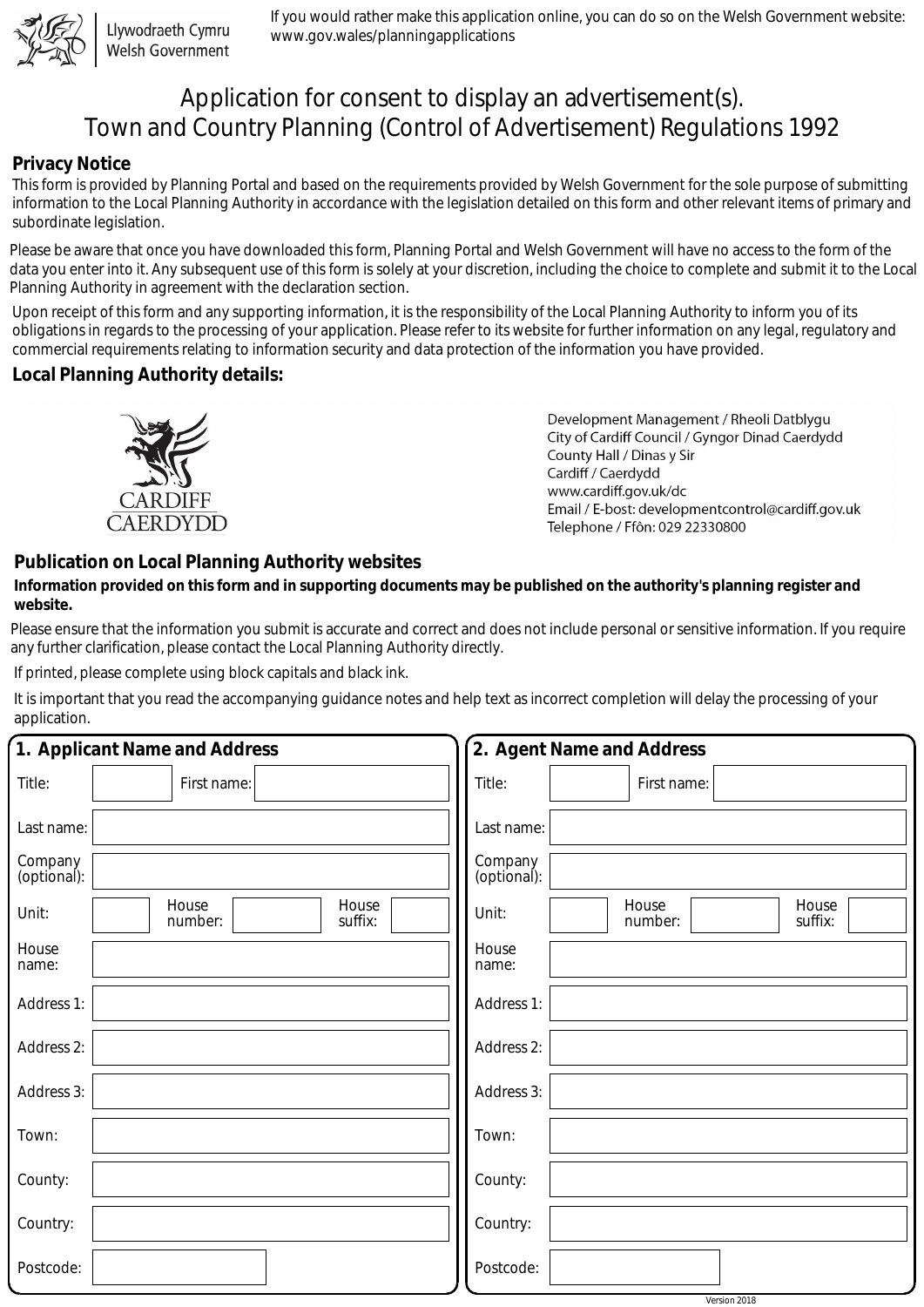| 3. Site Details                                                                                                                                                    | 4. Pre-application Advice                                                                                                              |  |  |
|--------------------------------------------------------------------------------------------------------------------------------------------------------------------|----------------------------------------------------------------------------------------------------------------------------------------|--|--|
| Please provide the full postal address of the application site.                                                                                                    | Has pre-application advice been sought from the local<br>authority about this application?                                             |  |  |
| House<br>House<br>Unit:<br>suffix:<br>number:                                                                                                                      | No<br>Yes                                                                                                                              |  |  |
| House<br>name:                                                                                                                                                     | If Yes, please complete the following information about the advice<br>you were given. (This will help the authority to deal with this  |  |  |
| Address 1:                                                                                                                                                         | application more efficiently).<br>Please tick if the full contact details are not                                                      |  |  |
| Address 2:                                                                                                                                                         | known, and then complete as much as possible:                                                                                          |  |  |
| Town:                                                                                                                                                              | Officer name:                                                                                                                          |  |  |
| County:                                                                                                                                                            | Reference:                                                                                                                             |  |  |
| Postcode<br>(optional):                                                                                                                                            |                                                                                                                                        |  |  |
| If you cannot provide a postcode, the description of site location                                                                                                 | Date (DD/MM/YYYY):                                                                                                                     |  |  |
| must be completed. Please provide the most accurate site<br>description you can, to help locate the site - for example "field to<br>the North of the Post Office". | (must be pre-application submission)<br>Details of pre-application advice received?                                                    |  |  |
|                                                                                                                                                                    |                                                                                                                                        |  |  |
| Easting:<br>Northing:                                                                                                                                              |                                                                                                                                        |  |  |
| Description:                                                                                                                                                       |                                                                                                                                        |  |  |
|                                                                                                                                                                    |                                                                                                                                        |  |  |
|                                                                                                                                                                    |                                                                                                                                        |  |  |
|                                                                                                                                                                    |                                                                                                                                        |  |  |
|                                                                                                                                                                    |                                                                                                                                        |  |  |
| 5. Neighbour and Community Consultation                                                                                                                            | 6. Authority Employee / Member                                                                                                         |  |  |
| Have you consulted your neighbours or                                                                                                                              | Do any of these<br>With respect to the Authority, I am:<br>statements apply to you?<br>a) a member of staff                            |  |  |
| No<br>the local community about the proposal?<br>Yes                                                                                                               | b) an elected member<br>No<br>Yes                                                                                                      |  |  |
| If Yes, please provide details:                                                                                                                                    | c) related to a member of staff                                                                                                        |  |  |
|                                                                                                                                                                    | d) related to an elected member<br>If Yes, please provide details of the name, relationship and role                                   |  |  |
|                                                                                                                                                                    |                                                                                                                                        |  |  |
|                                                                                                                                                                    |                                                                                                                                        |  |  |
|                                                                                                                                                                    |                                                                                                                                        |  |  |
| 7. Description of Proposed Advertisement(s)                                                                                                                        |                                                                                                                                        |  |  |
| Please describe the proposed advertisement(s):                                                                                                                     | 8. Advertisement Display<br>Is the advertisement you are applying for                                                                  |  |  |
|                                                                                                                                                                    | already in place?<br>Yes<br>No                                                                                                         |  |  |
|                                                                                                                                                                    | If Yes, please provide details of when the use or work started:                                                                        |  |  |
|                                                                                                                                                                    |                                                                                                                                        |  |  |
|                                                                                                                                                                    |                                                                                                                                        |  |  |
|                                                                                                                                                                    |                                                                                                                                        |  |  |
| Number of<br>Please indicate the number of the following<br>types of advertisement(s) you are applying for:<br>advertisement(s)                                    |                                                                                                                                        |  |  |
| Application for fascia sign(s)                                                                                                                                     | Is an existing advertisement(s) to be removed and replaced by the<br>advertisement(s) in this proposal?                                |  |  |
| Application for a projecting or hanging sign(s)                                                                                                                    | Yes<br>Not applicable<br>No                                                                                                            |  |  |
| Application for a hoarding(s)                                                                                                                                      | If Yes to either or both above, please show the existing sign(s) on<br>an elevation drawing or photograph and state the references for |  |  |
| Other                                                                                                                                                              | the drawing(s) or photographs.                                                                                                         |  |  |
| If you selected Other, please describe:                                                                                                                            |                                                                                                                                        |  |  |
|                                                                                                                                                                    |                                                                                                                                        |  |  |
|                                                                                                                                                                    |                                                                                                                                        |  |  |
|                                                                                                                                                                    |                                                                                                                                        |  |  |
|                                                                                                                                                                    | Will the proposed advertisement(s) project                                                                                             |  |  |
|                                                                                                                                                                    | Yes<br>No<br>over a footpath or other public highway?<br>Version 2018                                                                  |  |  |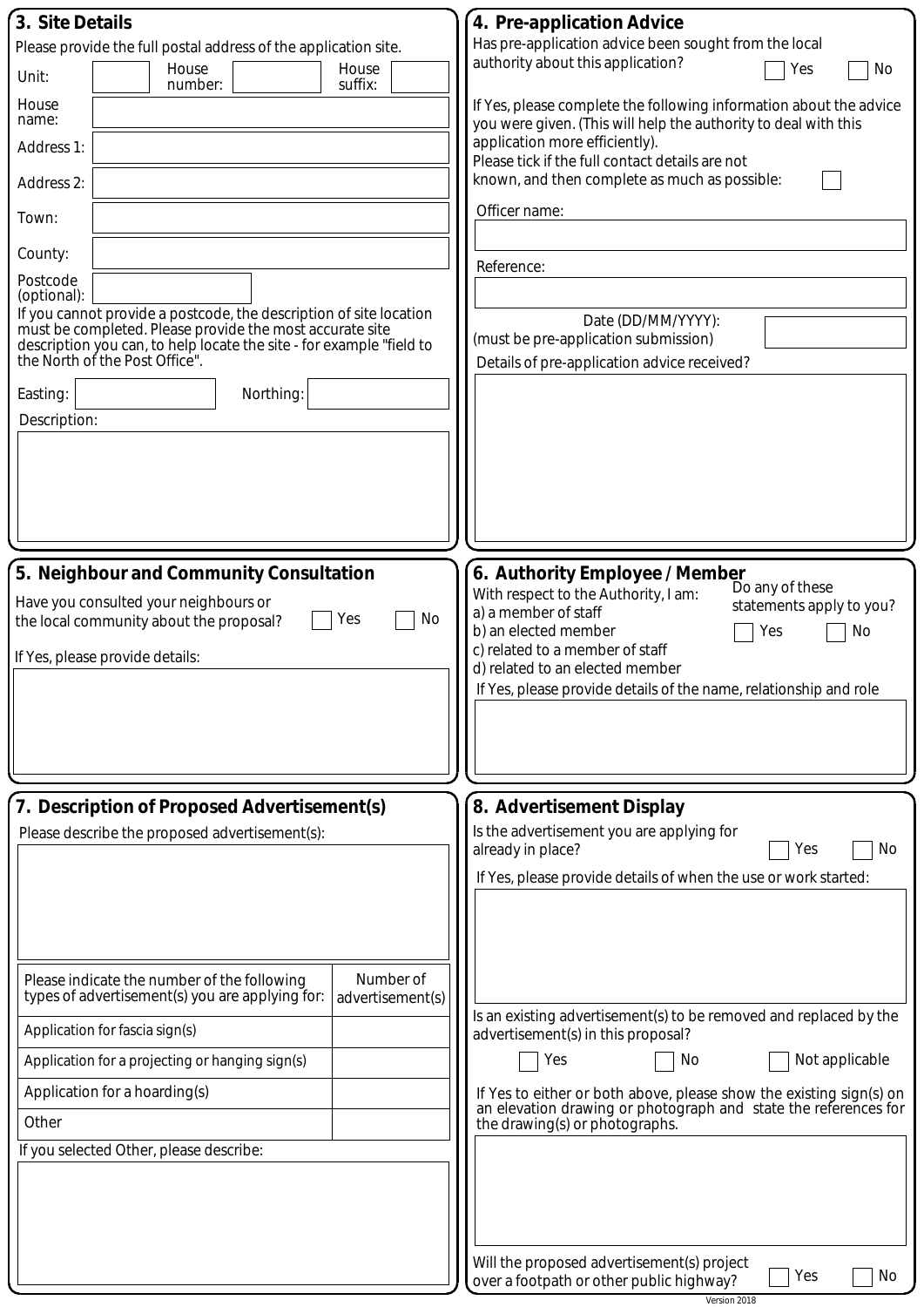| 9. Advertisement Period                                                                                                                                   |                 |                 |    |                   |                 |  |  |  |  |
|-----------------------------------------------------------------------------------------------------------------------------------------------------------|-----------------|-----------------|----|-------------------|-----------------|--|--|--|--|
| Please state the period of time for which<br>consent is sought for the advertisement:                                                                     | From            | To              |    | date (DD/MM/YYYY) |                 |  |  |  |  |
| 10. Interest in the Land                                                                                                                                  |                 |                 |    |                   |                 |  |  |  |  |
| Does the applicant own the land or buildings where the adverts are to be placed?                                                                          |                 |                 |    | Yes               | No              |  |  |  |  |
| If No, has the permission of the owner or any other person entitled<br>No<br>Yes<br>to give permission for the display of an advertisement been obtained? |                 |                 |    |                   |                 |  |  |  |  |
| If No, why not?                                                                                                                                           |                 |                 |    |                   |                 |  |  |  |  |
|                                                                                                                                                           |                 |                 |    |                   |                 |  |  |  |  |
|                                                                                                                                                           |                 |                 |    |                   |                 |  |  |  |  |
| 11. Details of Proposed Advertisement(s)                                                                                                                  |                 |                 |    |                   |                 |  |  |  |  |
| Please provide a full description of each proposed advertisement (e.g. fascia sign, box sign, projecting sign, hoarding, flag etc)                        |                 |                 |    |                   |                 |  |  |  |  |
|                                                                                                                                                           | Advertisement 1 | Advertisement 2 |    |                   | Advertisement 3 |  |  |  |  |
| Type:                                                                                                                                                     |                 |                 |    |                   |                 |  |  |  |  |
| a) The height from the ground to the<br>base of the advertisement (in metres)                                                                             |                 |                 |    |                   |                 |  |  |  |  |
| b) The dimensions of the proposed<br>advertisement(H x W x D) (in metric)                                                                                 |                 |                 |    |                   |                 |  |  |  |  |
| c) The maximum height of any of the<br>individual letters and symbols (in metric)                                                                         |                 |                 |    |                   |                 |  |  |  |  |
| d) The colour of the text and<br>background                                                                                                               |                 |                 |    |                   |                 |  |  |  |  |
| e) Materials of the proposed sign(s)                                                                                                                      |                 |                 |    |                   |                 |  |  |  |  |
| f) The maximum projection of<br>advertisement from the face of the<br>building                                                                            |                 |                 |    |                   |                 |  |  |  |  |
| Will any of the<br>sign(s) be illuminated                                                                                                                 | Yes<br>No       | Yes             | No | Yes               | No              |  |  |  |  |
| If Yes for any of the proposed signs, answer g), h) and i)                                                                                                |                 |                 |    |                   |                 |  |  |  |  |
| g) Details of method of illumination<br>(internally illuminated/externally<br>illuminated)                                                                |                 |                 |    |                   |                 |  |  |  |  |
| h) illuminance levels (cd/m <sup>2</sup> )                                                                                                                |                 |                 |    |                   |                 |  |  |  |  |
| i) Will the illumination be static or<br>lintermittent?                                                                                                   |                 |                 |    |                   |                 |  |  |  |  |